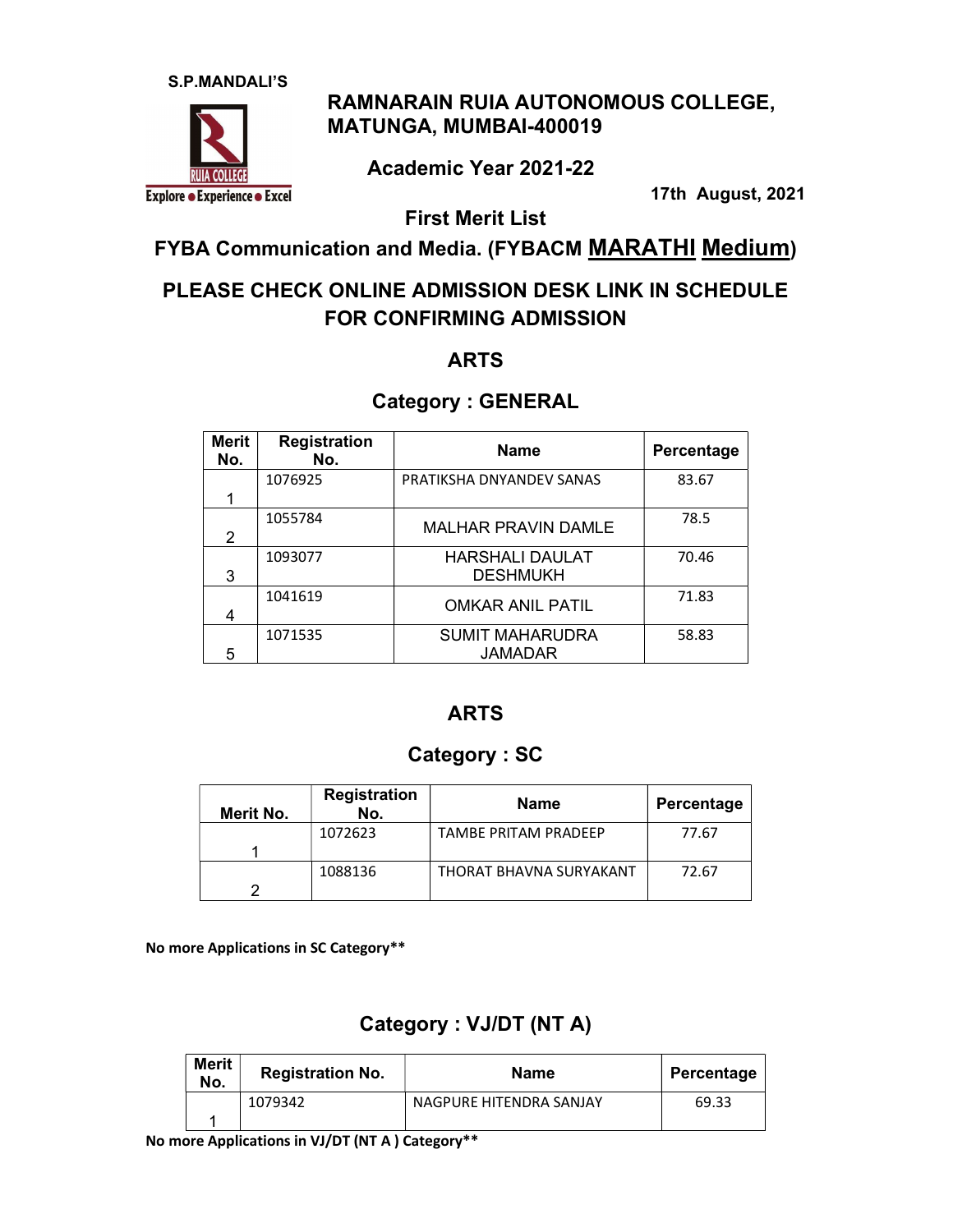#### ARTS

#### Category : NT B

| <b>Merit</b><br>No. | <b>Registration No.</b> | <b>Name</b>           | Percentage |
|---------------------|-------------------------|-----------------------|------------|
|                     | 1020078                 | KHEDEKAR ALISHA ANANT | 80         |

No more Applications in NT B Category\*\*

### ARTS

## Category : NT C

| <b>Merit</b><br>No. | <b>Registration</b><br>No. | <b>Name</b>            | Percentage |
|---------------------|----------------------------|------------------------|------------|
|                     | 1090926                    | KOLEKAR NAMRTA HANSRAJ | 80.15      |

No more Applications in NT C Category\*\*

### ARTS

### Category : OBC

| <b>Merit</b><br>No. | <b>Registration</b><br>No. | <b>Name</b>                | Percentage |
|---------------------|----------------------------|----------------------------|------------|
|                     | 1022733                    | <b>VEER SONALI PRAKASH</b> | 88.33      |
|                     |                            |                            |            |
|                     | 1022602                    | PANCHAL DIKSHA BALKRISHAN  | 72.83      |
|                     |                            |                            |            |

No more Applications in OBC Category\*\*

### ARTS

### Category : EWS

| <b>Merit</b><br>No. | <b>Registration</b><br>No. | <b>Name</b>              | Percentage |
|---------------------|----------------------------|--------------------------|------------|
|                     | 1064534                    | DESHMUKH ADITYA ASHOKRAO | 91.33      |

No more Applications in EWS Category\*\*

\*\*No Applications in ST NT D SBC Other Physically Handicapped in Arts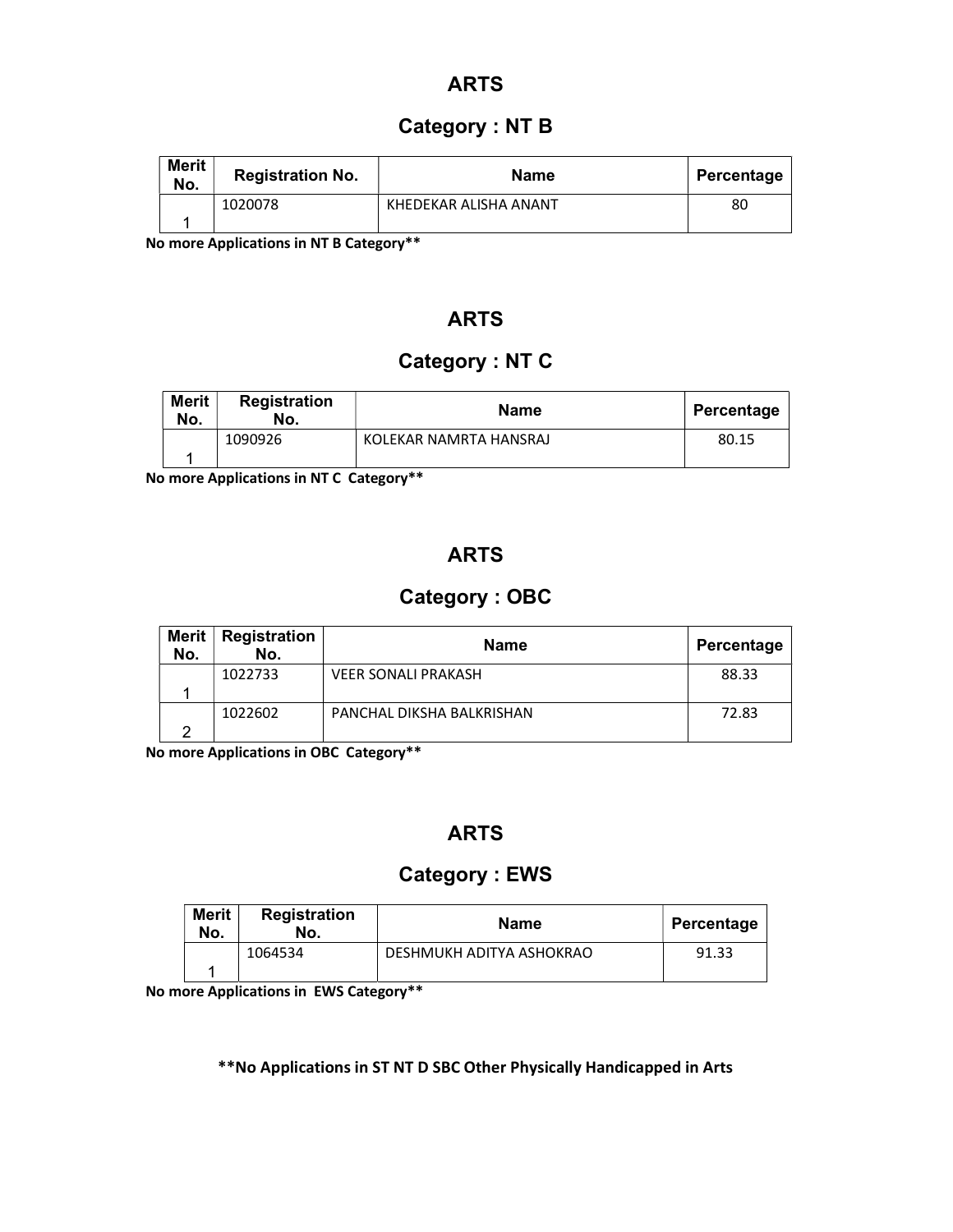### **COMMERCE**

# Category : GENERAL

| <b>Merit</b><br>No. | <b>Registration No.</b> | <b>Name</b>                   | Percentage |
|---------------------|-------------------------|-------------------------------|------------|
|                     | 1032730                 | PARAB HARSHALI ANANT          | 94         |
|                     |                         |                               |            |
|                     | 1022138                 | SATARDEKAR PRERNA MADHUSUDAN  | 93.5       |
| 2                   |                         |                               |            |
|                     | 1089070                 | <b>HANDE SIDDHI GANESH</b>    | 82.83      |
| 3                   |                         |                               |            |
|                     | 1078079                 | <b>MADHAV YASH SURENDRA</b>   | 76.83      |
| 4                   |                         |                               |            |
|                     | 1129481                 | <b>CHITRE VEDANT PRAMOD**</b> | 76.17      |
| 5                   |                         |                               |            |

# **COMMERCE**

# Category : SC

| <b>Merit</b><br>No. | <b>Registration</b><br>No. | <b>Name</b>                | Percentage |
|---------------------|----------------------------|----------------------------|------------|
|                     | 1129814                    | MOHITE PRAMIKSHA PRABHAKAR | 80.5       |
|                     |                            |                            |            |
|                     | 1078614                    | KALANE VEDANT SANTOSH      | 78.5       |
| 2                   |                            |                            |            |
|                     | 1048571                    | GAIKWAD DAIVIK RAJENDRA**  | 77.5       |
| 3                   |                            |                            |            |

# **COMMERCE**

# Category : NT B

| <b>Merit</b><br>No. | <b>Registration</b><br>No. | <b>Name</b>             | Percentage |
|---------------------|----------------------------|-------------------------|------------|
|                     | 1034379                    | MAHADIK RAJ SURYAKANT** | 55.17      |

### **COMMERCE**

# Category : NT D

| <b>Merit</b><br>No. | <b>Registration No.</b> | <b>Name</b>                    | Percentage |
|---------------------|-------------------------|--------------------------------|------------|
|                     | 1052864                 | <b>BIKKAD SUGRIV MAHADEV</b>   | 84.83      |
|                     |                         |                                |            |
|                     | 1070848                 | <b>GARJE MANSI REVANNATH**</b> | 50.92      |
| ⌒                   |                         |                                |            |